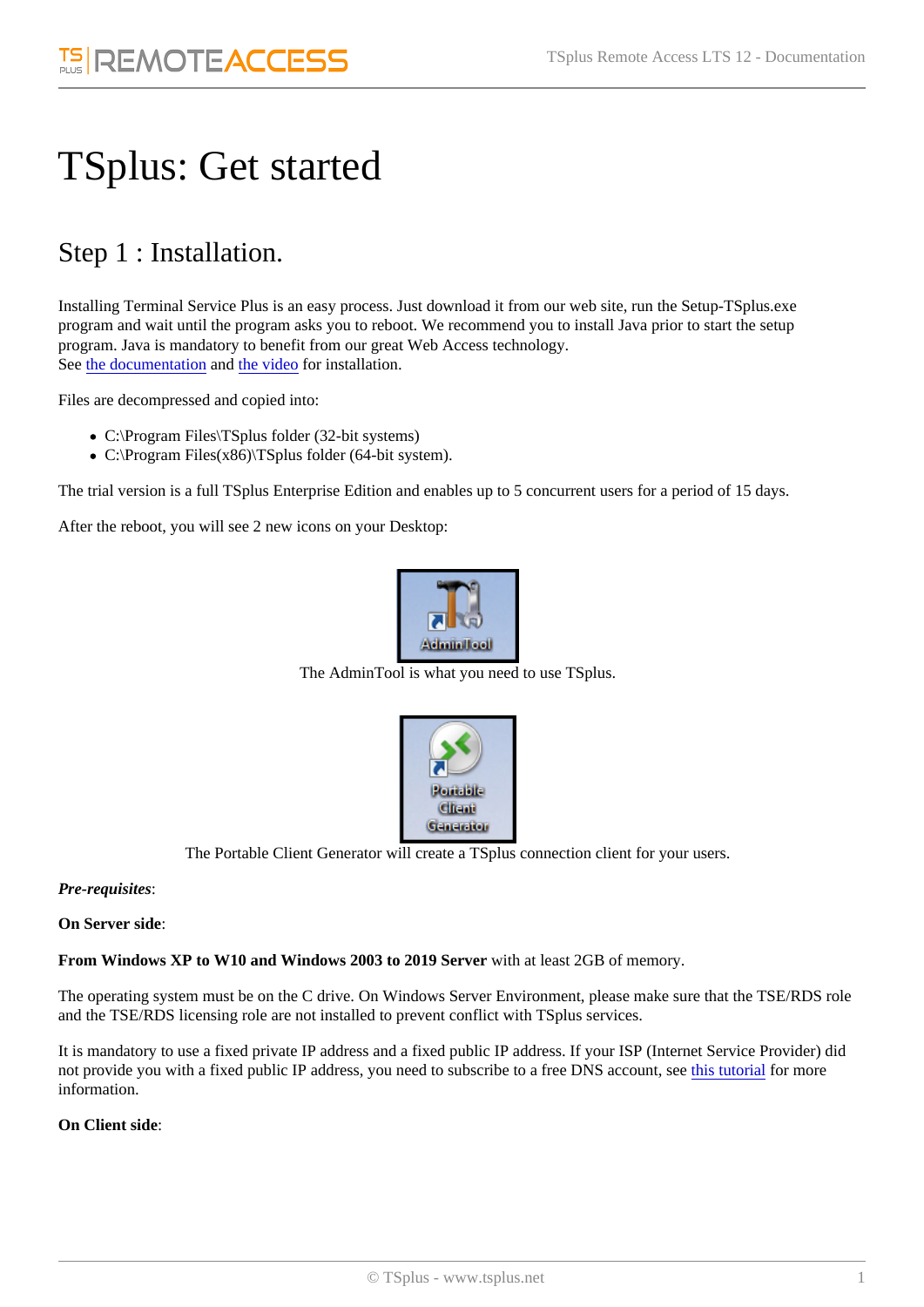**Microsoft workstation**: Windows XP, W7, W8 and W10 are supported. A PDF Reader (like FoxIt) and Java should be installed on the users PCs. **Macintosh workstation**: You can use any MAC RDP client, or TSplus HTML5 clients.

**Linux Workstation**: You can use Linux Rdesktop RDP client or TSplus HTML5 clients.

### Step 2 : Creating users.

After reboot, the TSplus host is almost ready to go. So the first action will be to create users and the AdminTool will help you to do so. Go to the System Tools tab, then click on "Users and Groups". This will take you to the Local Users and Groups window:

| T. TSplus - Administration Console - 12.10.1.23 |                                                                 | - | $\Box$ | $\times$ |
|-------------------------------------------------|-----------------------------------------------------------------|---|--------|----------|
| <b>TSPLUS</b>                                   | Remote Access Management Console                                |   |        |          |
| <b>命 HOME</b><br><b>APPLICATIONS</b><br>□       | 岡<br><b>Services</b>                                            |   |        |          |
| <b>合 PRINTER</b>                                | ዹ<br><b>Users and Groups</b><br>666<br><b>Server Properties</b> |   |        |          |
| O WEB<br><b>ED</b> FARM                         | ৩১<br>Windows System Toolkit                                    |   |        |          |
| <b>SESSIONS</b>                                 | <b>Local Group Policy Editor</b><br>這                           |   |        |          |
| SYSTEM TOOLS                                    | 旧<br><b>Event Viewer</b>                                        |   |        |          |
| <b>EDS</b> ADVANCED<br>۞ ADD-ONS                |                                                                 |   |        |          |
| <b>C</b> LICENSE                                |                                                                 |   |        |          |
|                                                 | <b>Reboot the Server</b>                                        |   |        |          |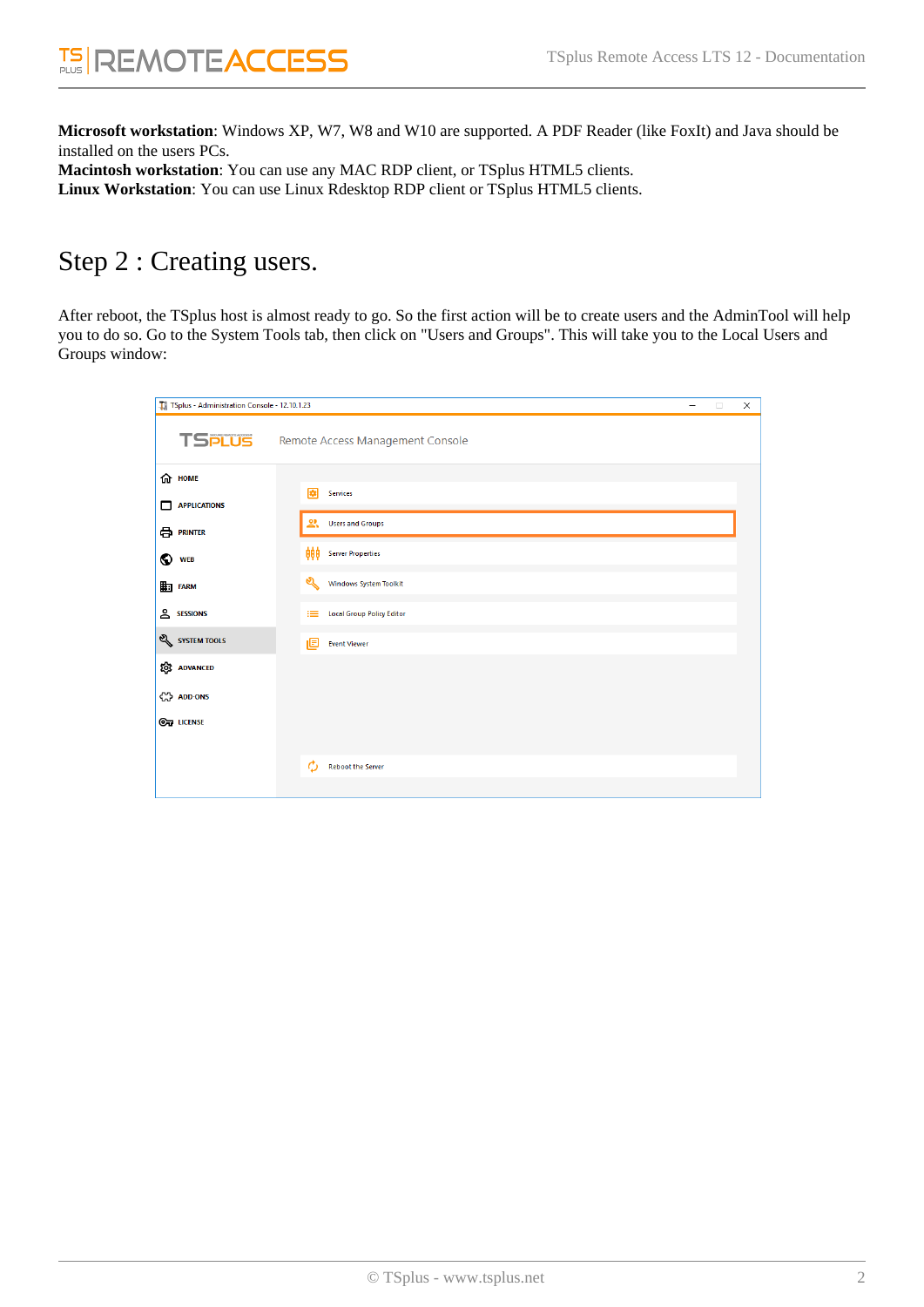| lusrmgr - [Local Users and Groups (Local)\Users]<br>File Action View Help                           |                                                                        |                         |          |                      | $\Box$ | $\times$ |
|-----------------------------------------------------------------------------------------------------|------------------------------------------------------------------------|-------------------------|----------|----------------------|--------|----------|
| $\Leftrightarrow$ $\blacktriangleright$ $\blacksquare$ $\blacksquare$ $\blacksquare$ $\blacksquare$ |                                                                        |                         |          |                      |        |          |
| Local Users and Groups (Local)<br>Users<br>۶                                                        | Name                                                                   | <b>Full Name</b>        |          | <b>Desci</b> Actions |        |          |
| Groups                                                                                              | $A$ dmin                                                               |                         |          | <b>Users</b>         |        | Δ.       |
|                                                                                                     | <b>New User</b>                                                        | $\overline{\mathbf{?}}$ | $\times$ | <b>More Actions</b>  |        |          |
|                                                                                                     | John<br>User name:                                                     |                         |          |                      |        |          |
|                                                                                                     | Full name:                                                             |                         |          |                      |        |          |
|                                                                                                     | Description:                                                           |                         |          |                      |        |          |
|                                                                                                     |                                                                        |                         |          |                      |        |          |
|                                                                                                     | <br>Password:                                                          |                         |          |                      |        |          |
|                                                                                                     | <br>Confirm password:                                                  |                         |          |                      |        |          |
|                                                                                                     | User must change password at next logon<br>User cannot change password |                         |          |                      |        |          |
|                                                                                                     | Password never expires                                                 |                         |          |                      |        |          |
|                                                                                                     | Account is disabled                                                    |                         |          |                      |        |          |
|                                                                                                     |                                                                        |                         |          |                      |        |          |
|                                                                                                     | Help                                                                   | Close<br>Create         |          |                      |        |          |
|                                                                                                     |                                                                        |                         |          |                      |        |          |
|                                                                                                     |                                                                        |                         |          |                      |        |          |
|                                                                                                     |                                                                        |                         |          |                      |        |          |
|                                                                                                     |                                                                        |                         |          |                      |        |          |
|                                                                                                     |                                                                        |                         |          |                      |        |          |
|                                                                                                     |                                                                        |                         |          |                      |        |          |
|                                                                                                     | $\langle$                                                              |                         | $\,$     |                      |        |          |

Each user must have a logon AND a password. Beware when you create users of the box checked by default: "User must change password at next logon", if you don't want your user to change his/her password each time, uncheck this box and check the "Password never expires" or "User cannot change password".

**For Windows 10 Home users**, the process to create users is different, since you will get this error message if you wish to create users with TSplus:

Open the Start menu and click on Settings, then on Accounts, select the 'Family and other Users' tab, and click on the 'add someone else to this PC' button:

| Iusrmgr - [Local Users and Groups (Local)]<br>File Action View Help |                                                                                                                                                                | □                            | × |
|---------------------------------------------------------------------|----------------------------------------------------------------------------------------------------------------------------------------------------------------|------------------------------|---|
| 7 <sub>m</sub><br>●同<br>⇔                                           |                                                                                                                                                                |                              |   |
| Local Users and Groups (Local)                                      |                                                                                                                                                                | <b>Actions</b>               |   |
|                                                                     | <b>Local Users and Groups</b>                                                                                                                                  | Local Users and Groups (Lo 4 |   |
|                                                                     | This snapin may not be used with this edition of Windows 10. To manage<br>user accounts for this computer, use the User Accounts tool in the Control<br>Panel. | More Actions                 |   |

On the 'How will this person sign in?' window, click on the 'I don't have this person sign-in information' line at the bottom.On the next window: 'Let's create your account', click on the 'Add a user without a Microsoft account' line at the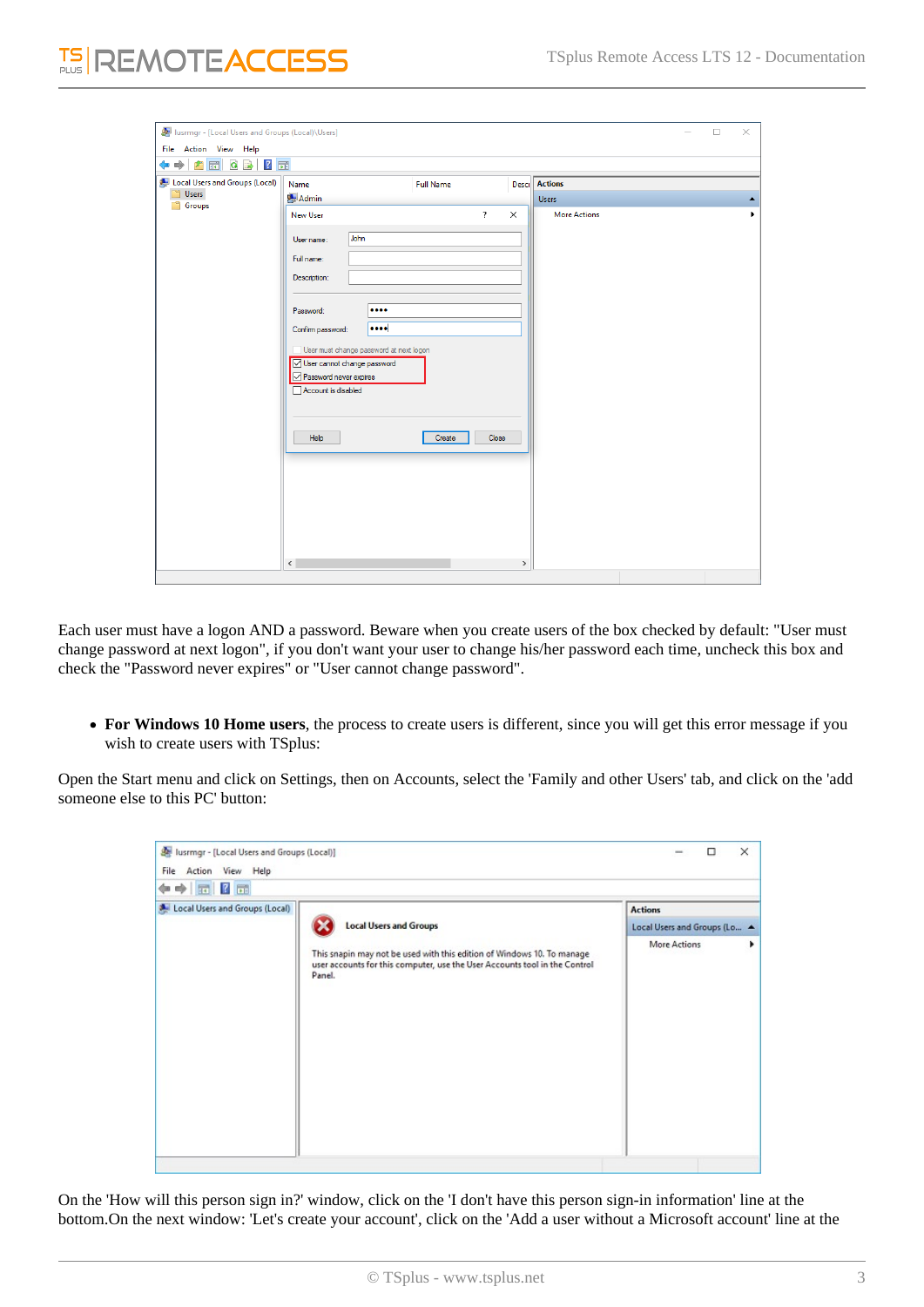bottom and finally, fill-in the required fields to create your user.

| $\leftarrow$<br>Settings                       | П<br>×                                                                                                                                                                                                                                                         |
|------------------------------------------------|----------------------------------------------------------------------------------------------------------------------------------------------------------------------------------------------------------------------------------------------------------------|
| १०३<br><b>ACCOUNTS</b>                         | Find a setting<br>ρ                                                                                                                                                                                                                                            |
| Your account<br>Sign-in options<br>Work access | Your family<br>Sign in with a Microsoft account to see your family here or add<br>any new members to your family. Family members get their own<br>sign-in and desktop. You can help kids stay safe with appropriate<br>websites, time limits, apps, and games. |
| Family & other users                           | Sign in with a Microsoft account                                                                                                                                                                                                                               |
| Sync your settings                             | Other users<br>Allow people who are not part of your family to sign in with their<br>own accounts. This won't add them to your family.<br>Add someone else to this PC                                                                                          |

### Step 3 : Select the most suitable client for your needs.

TSplus complies with Windows RDP protocol. So, any user can connect locally or remotely with a standard Remote Desktop Connection client (mstsc.exe) or any RDP compatible client. To fully benefit from the TSplus advanced features (Seamless client, RemoteApp, Universal Printer…) you can use a TSplus generated client or the TSplus Web Portal.

TSplus is a very flexible solution and offers multiple ways to open a session:

- **Classic Remote Desktop Connection** (MSTSC.EXE).
- **Portable TSplus RDP client** which will display a windowed environment for your remote connection that you can minimize in the Windows taskbar.
- **TSplus Seamless client** which will only display applications and no desktop.
- **MS RemoteAPP client** which will display application using the native MS RemoteApp.
- **Windows client** over the TSplus Web Portal.
- **HTML5 client** over the TSplus Web Portal.

These clients give the user the following experience:

#### **With Remote Desktop Connection (mstsc.exe)**

- **Connection**: The connection is a very standard one. The Universal Printer is not supported with this type of connection.
- **Display**: Users will see their session within a Remote Desktop window. This desktop displays the content of the user's desktop folder.

If the administrator has assigned specific applications with the AdminTool, only these applications will be displayed (no taskbar, no Desktop).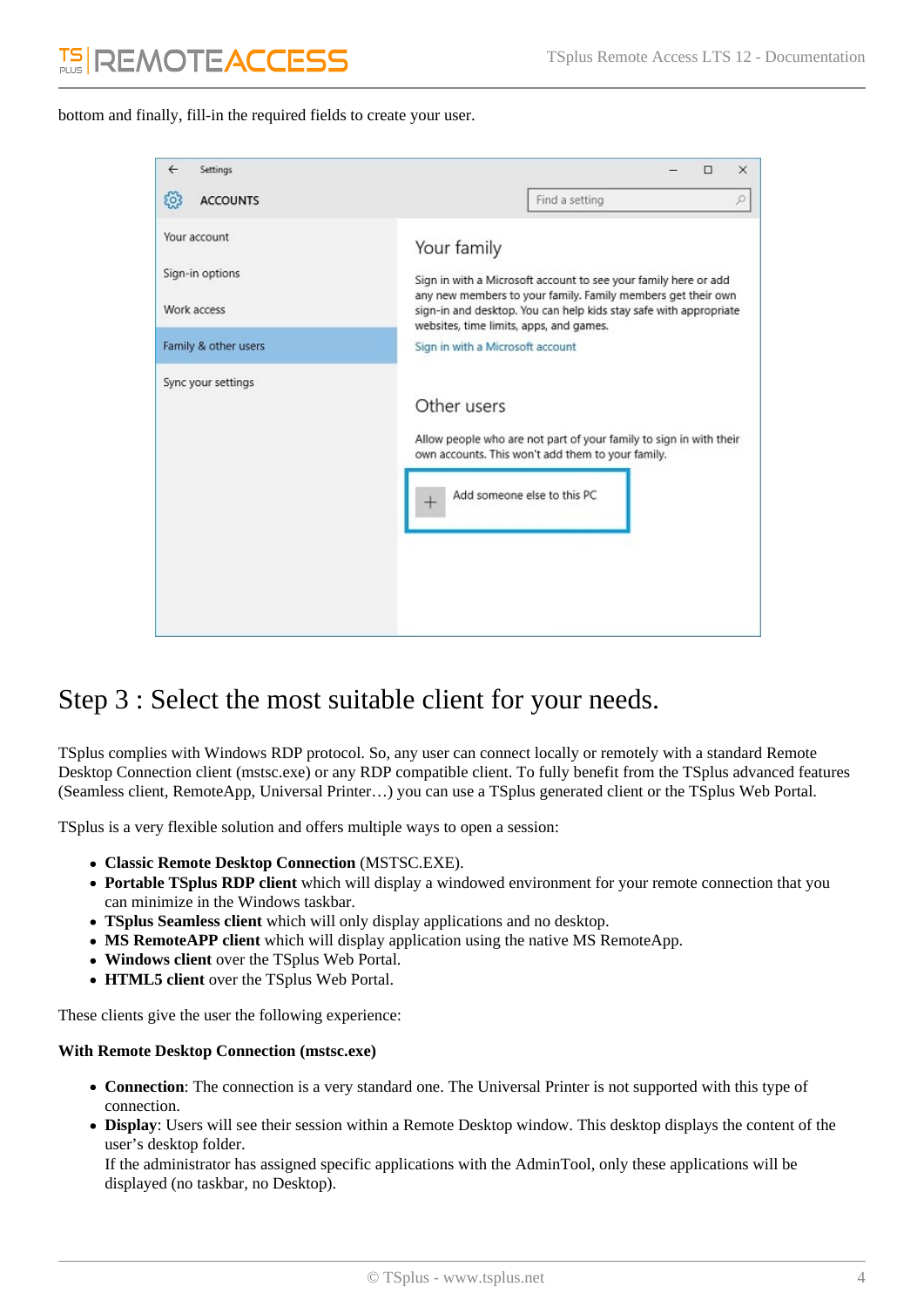### [TSplus RDP generated clien](/tsplus/portable-client-generator)t.

This is a unique TSplus solution, it empowers local and remote users to connect using one single dedicated program. It includes the connection program, the Universal Printing advanced feature, portability with high level of security while keeping it very simple for the users.

So, it is much better than a classic Remote Desktop Connection. For more information about this client generation, see [this documentatio](/tsplus/portable-client-generator)n

### [The TSplus RemoteApp generated Client \(or the Seamless o](/tsplus/remoteapp-seamless-connection-clients)ne) .

Remote applications will exactly look like any local application. Instead of a classical Remote Desktop window, you will be free to switch between your local and remote applications without having to minimize a Remote Desktop window. If your TSplus host does not supports the MS RemoteApp (for operating systems older than Windows 7 or Server 2008, and that you don't have RDP6), you can use the TSplus Seamless alternative for the RemoteApp technology. For more information about these clients, she documentation

### Accessing your TSplus server from a remote location

In order to access your TSplus server from a remote location, you will have to create a port forwarding or port redirection rule of 3389/80/443 ports depending on your preferred connection method. You can change the RDP port on the Home tab:

The 80/443 ports can be changed on the Web Server tab: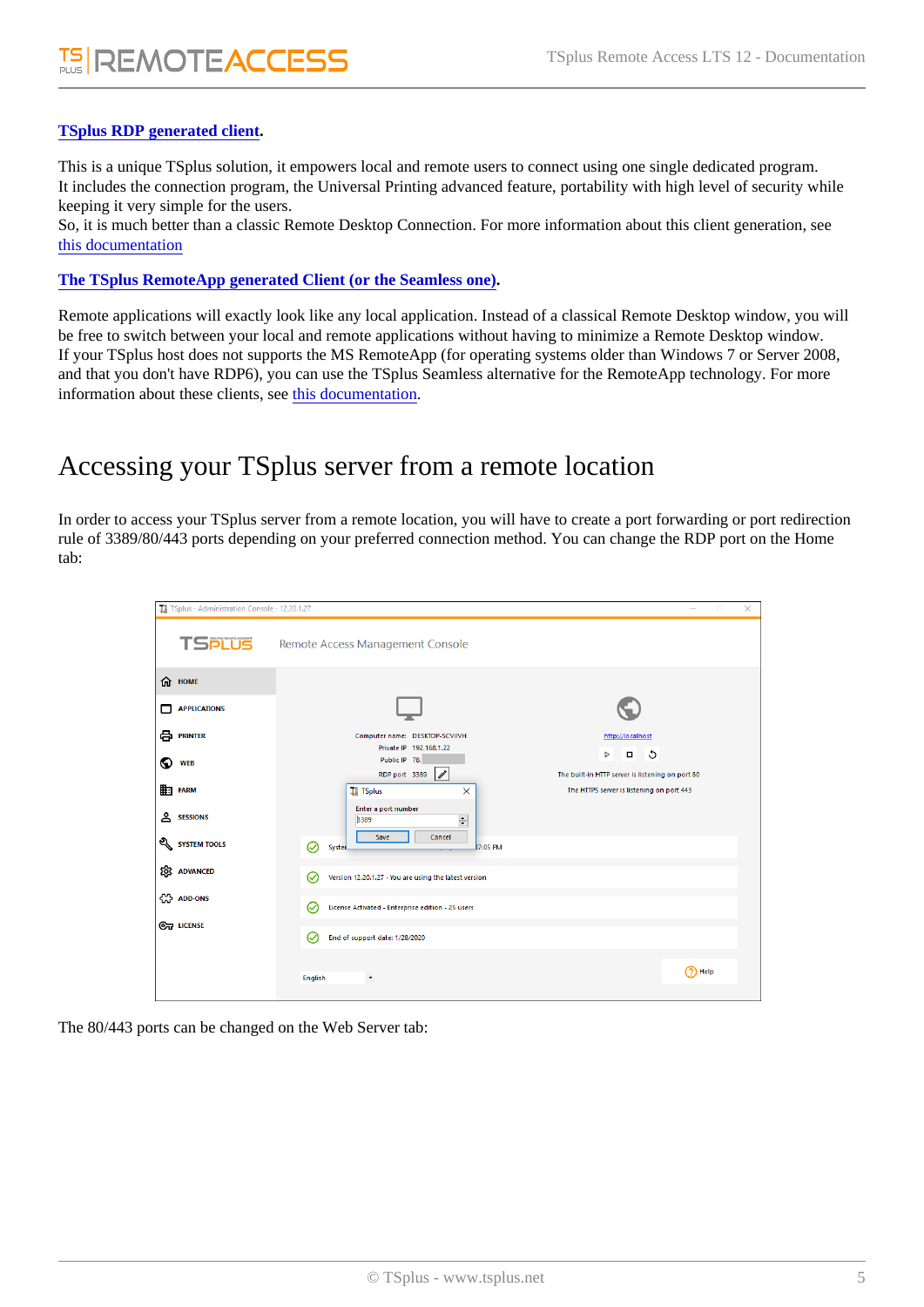More information about changing communication ports can be [found](/tsplus/services-and-ports)

# Step 4 : Application publishing and Application Control.

One of TSplus major benefit is the freedom to assign application to user(s) or to a group of users using the AdminTool.

- If you assign one application to a user, he will only see this application.
- You also can assign him the TSplus Taskbar, the Floating Panel or the Application Panel to display multiple applications.
- You can of course decide to publish a full Remote Desktop if you want to.

Go to the Applications Tab to add, edit, remove and assign Applications.